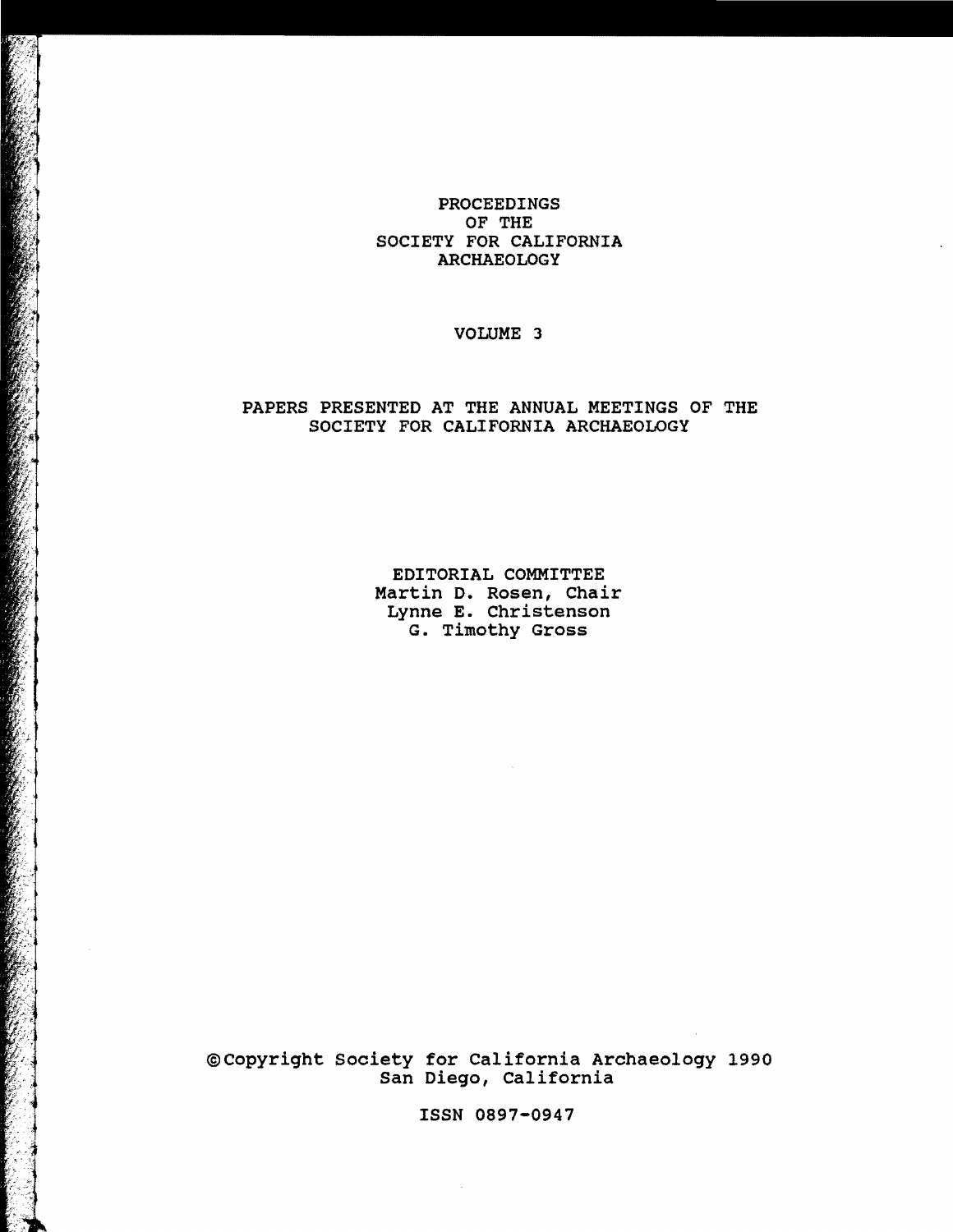#### PREFACE

This volume is the third in the Society for California Archaeology's series, designed to disseminate information presented at the Annual Meetings. At the end of the volume the reader will find a revised Style Guide. Please note that the revisions in the guide are not reflected in this volume, which used the version published in volume 1. Future volumes of the proceedings will, however, stringently adhere to the guidelines as presented in the revised guide.

The editors would like to thank the SCA Executive Board for their continued support, and for approving the increase in dues, which insures that this publication will continue on into the 1990s. The membership at large has been incredibly supportive, and it is worth noting that the SCA Board only received one negative response to the dues increase.

For those of you who may not know, this series was primarily the brain-child of Dr. Susan M. Hector. She considered the main goal of her tenure as president of the SCA to be the implementation of the publication you now hold in your hands. As senior editor for volumes 1 and 2 she could hardly tout her own accomplishments, but since she no longer serves on the editorial committee, I think it is appropriate now for the Society to offer her our most heartfelt thanks and congratulations for getting this thing off the ground. Unfortunately, Dr. Hector is no longer working in the profession. California archaeology will suffer from the loss of her dedication and her deep concern for the resources of this state. As my wife, however, I am fortunate to have her available to answer my questions and inquiries as the editors try to fill the void felt by her departure. Thank you.

> Martin D. Rosen January 1990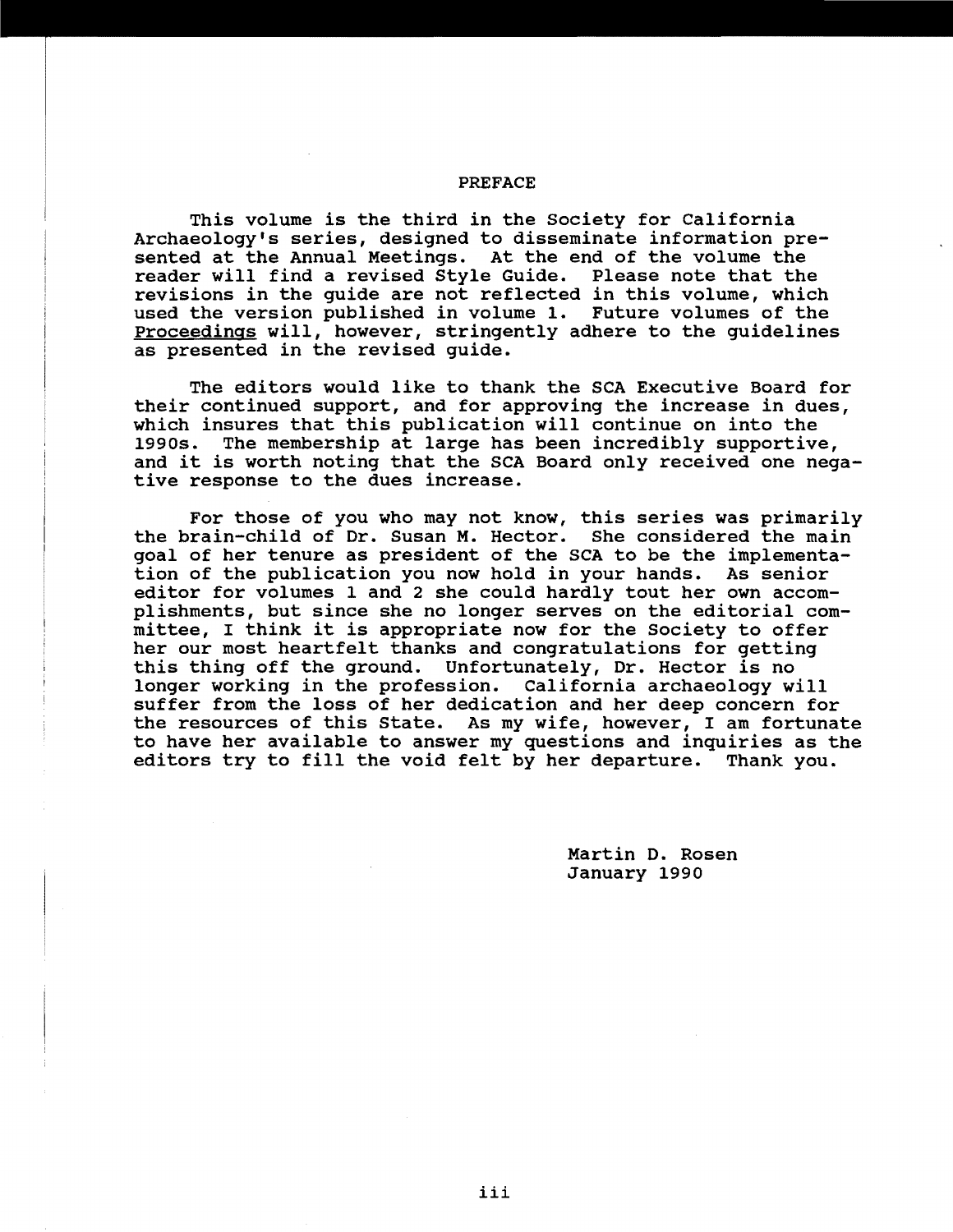### TABLE OF CONTENTS

 $\ddot{\phantom{a}}$ 

|                                                                                                                                                     | Page         |
|-----------------------------------------------------------------------------------------------------------------------------------------------------|--------------|
| <b>PREFACE</b><br>Martin D. Rosen                                                                                                                   | iii          |
| CALIFORNIA IN WORLD PREHISTORY<br>Brian M. Fagan                                                                                                    | $\mathbf{1}$ |
| INTERACTION AND COMMON GROUND: POLITICAL AND<br>PRESERVATION OPPORTUNITIES FOR THE SOCIETY FOR CALIFORNIA<br><b>ARCHAEOLOGY</b><br>Jim Woodward     | 11           |
| CRACKING AND GRINDING, CHIPPING AND SWAPPING: SUMMERS ON<br>SKUNK CREEK<br>Joseph L. Chartkoff                                                      | 21           |
| OF MILLING AND MASHING: SUBSISTENCE CHANGE AT CA-SC1-65<br>(THE SARATOGA SITE)<br>Richard T. Fitzgerald, Jr.                                        | 35           |
| SON-159: FACTORS AFFECTING SHELLFISH SELECTION<br>Janet A. Keswick                                                                                  | 49           |
| ENGRAVED STONES OF ORANGE COUNTY<br>Constance Cameron                                                                                               | 59           |
| A CASE EXAMPLE FOR MARINE INVERTEBRATE ANALYSIS: SDI-48,<br>POINT LOMA, CALIFORNIA<br>Richard Cerreto                                               | 75           |
| THE CLARENCE RUTH COLLECTION OF THE LOMPOC MUSEUM<br>Roger H. Colten                                                                                | 99           |
| FAMILY LIFE IN EARLY 20TH CENTURY SANTA MONICA: THE<br>SPENCER HOUSE SITE<br>Paul Farnsworth and L.A. Wilkie Farnsworth                             | 109          |
| ARCHAEOLOGICAL STUDIES OF LATE PREHISTORIC SITES IN THE<br>CUYAMACA MOUNTAINS, SAN DIEGO COUNTY, CALIFORNIA<br>G. Timothy Gross and Michael Sampson | 135          |
| CHUMASH SOCIAL GEOGRAPHY: A QUANTITATIVE ANALYSIS<br>John R. Johnson                                                                                | 149          |
| ROCK ART RECORDING: THE NEED FOR THOROUGH RESEARCH IN<br>ORDER TO PROVIDE SUFFICIENT RETRIEVAL DATA<br>Frank G. Bock and Alice J. Bock              | 175          |
| RELATIVE DATING AND THE ROCK ART OF LAVA BEDS NATIONAL<br><b>MONUMENT</b><br>Georgia Lee and William D. Hyder                                       | 195          |

 $\sim$